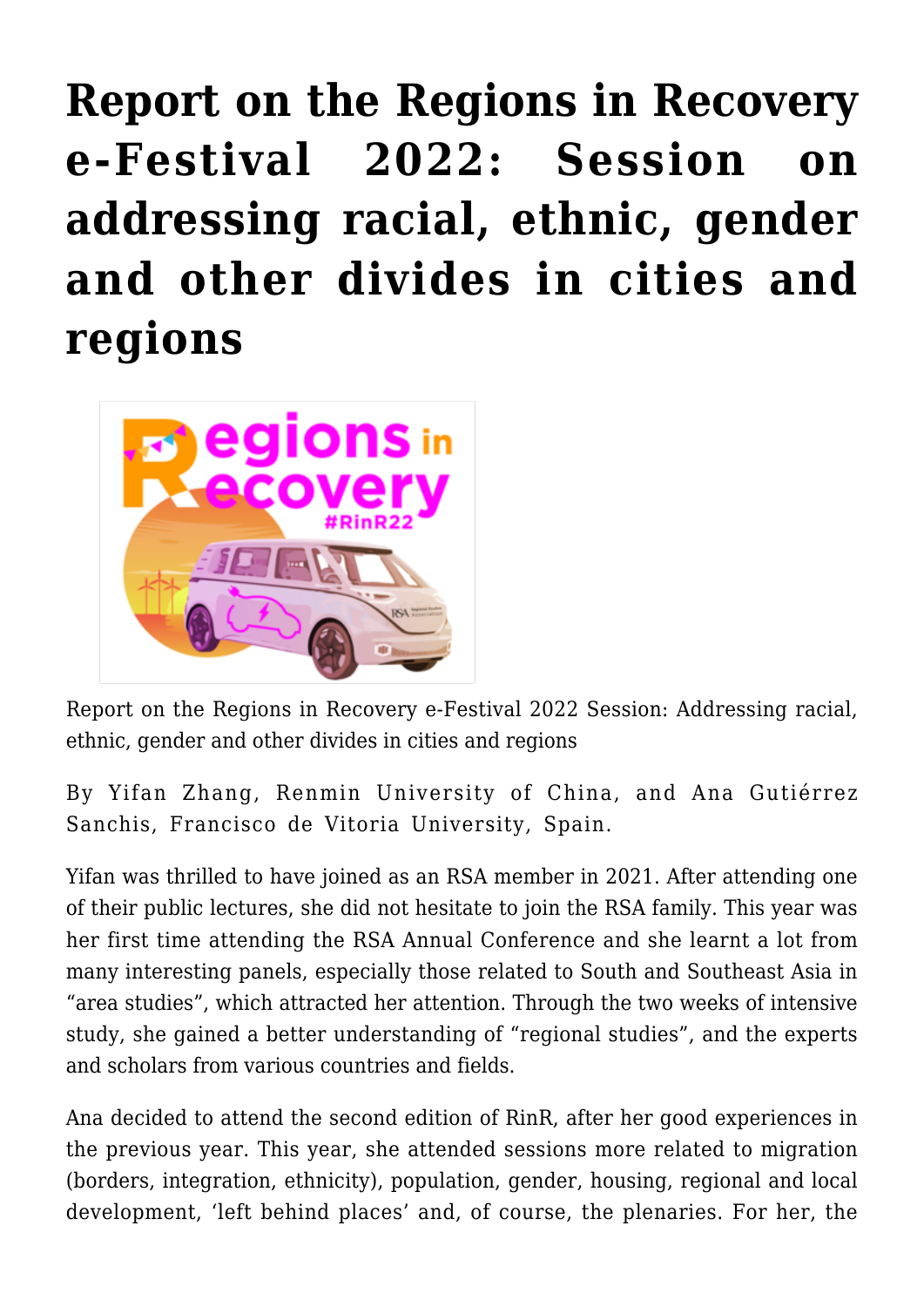session SS23, about Local development, was very useful because they also talked about how Spain is a regional country with more autonomy at local level with local action groups to operate, with some differences from other EU countries.

We cannot cover all the information from this year's annual conference in this report, but we can highlight some aspects about the session "Addressing racial, ethnic, gender and other divides in cities and regions". For Teodora Dogaru's presentation, Yifan broadened her understanding of "High-Low culture and class relations", based on Teodora's anthropological background, her explanations of concepts, such as institutions, the church, and the role of the wife and career women in the respective social cultures. Ana also highlights the concept referred to as *cultural order* (Rapoport in Agnew at al., 1984) and other concepts of everyday life from philosophers and sociologists, about gender and education in the institution of family. Ana also liked the example of ethnicity showed by Zadie Smith.

Moreover, the detailed charts illustrated by Tasos Kitsos greatly attracted both of us. Tasos identified the links between the creative industries and the housing market, house price changes and gentrification of residential areas. In addition, Elena Heller's presentation focused on European regions, where she pointed out the diversity and innovation factor in Europe. She introduced three ways in which diversity works, mentioning that the interactions between natives and migrants are required. Her reference to "attitudes matter" resonated strongly for Yifan.

Kim Pollermann showed research that has been ongoing since 2007, which analyzes the effects of financing rural development on agriculture, the environment and well-being/quality of life in rural areas. It was surprising to find out that the issue of female representation is finally starting to become part of the agenda in Germany for rural development planning, aimed at tackling this structural discrimination.

The sessions relating to grants, early careers, how to publish in RSA Journals, and meeting the RSA journal editors were all very useful for us. We also appreciate very much the offer for us to write this report. Finally, we want to comment that this virtual Conference by Zoom is a great opportunity to be informed, share knowledge and improve our social network with many colleagues around the world!